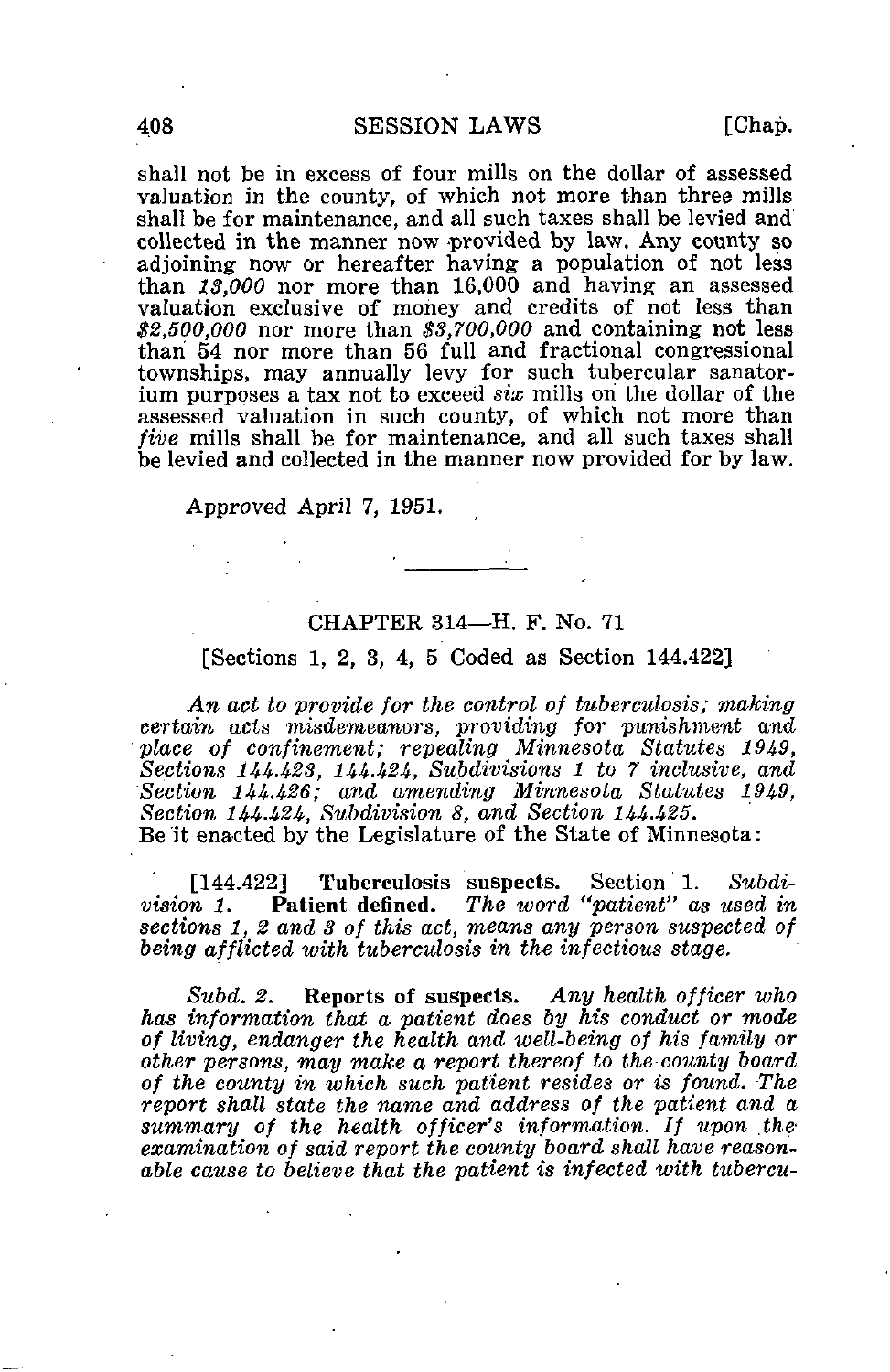losis in the infectious stage and does by his conduct or mode of living, endanger the health and well-being of his family or other persons it shall so find, and may by resolution direct that the patient be committed to the tuberculosis sanatorium or public hospital designated in the resolution where he shall remain until discharged by the superintendent or chief medical officer of the institution. A copy of said resolution shall be served upon the patient in the manner of service of a summons in a civil action. If the patient refuses to enter such institution, a copy of said resolution with such findings and with proof of the service aforesaid, certified to by the county auditor, shall be filed with the clerk of the district court of the county in which such proceedings were had, and upon presentation thereof to a judge of said court, such judge shall order the sheriff or other person to apprehend the patient and deliver him to the superintendent or chief medical officer of the institution designated in. the resolution.

#### [Subd. 3] Health officer party to proceedings; appeals.

Sec. 2. Subdivision 1. The health officer making the report referred to in section 1 of this act, and his successor in office, shall be deemed a party to all proceedings had in connection therewith. Any party aggrieved by the resolution of the county board in committing or refusing to commit the patient, may appeal therefrom to said district court. If an appeal is taken by the health officer, the notice of appeal shall be served upon the patient and filed with the county auditor with proof of such service, within 20 days after the adoption of said resolution. If an appeal is taken by the patient, the notice of appeal shall be filed with the county auditor within 20 days after the service of a copy of said resolution as provided for in section 1 of this act, but such appeal shall not stay the commitment unless a stay is granted by order of court.

#### [Subd. 4] Papers filed with clerk of district court.

Subd. 2. Within five days after receipt of the notice of appeal, the county auditor shall certify and file with the clerk of said court a copy of the health officer's report, a transcript of the proceedings had by the county board thereon, and a copy of the notice of appeal showing the date of the filing of same in his office, together with the required proofs of service.

[Subd. 5] Hearing appeal; determination. Subd. 3.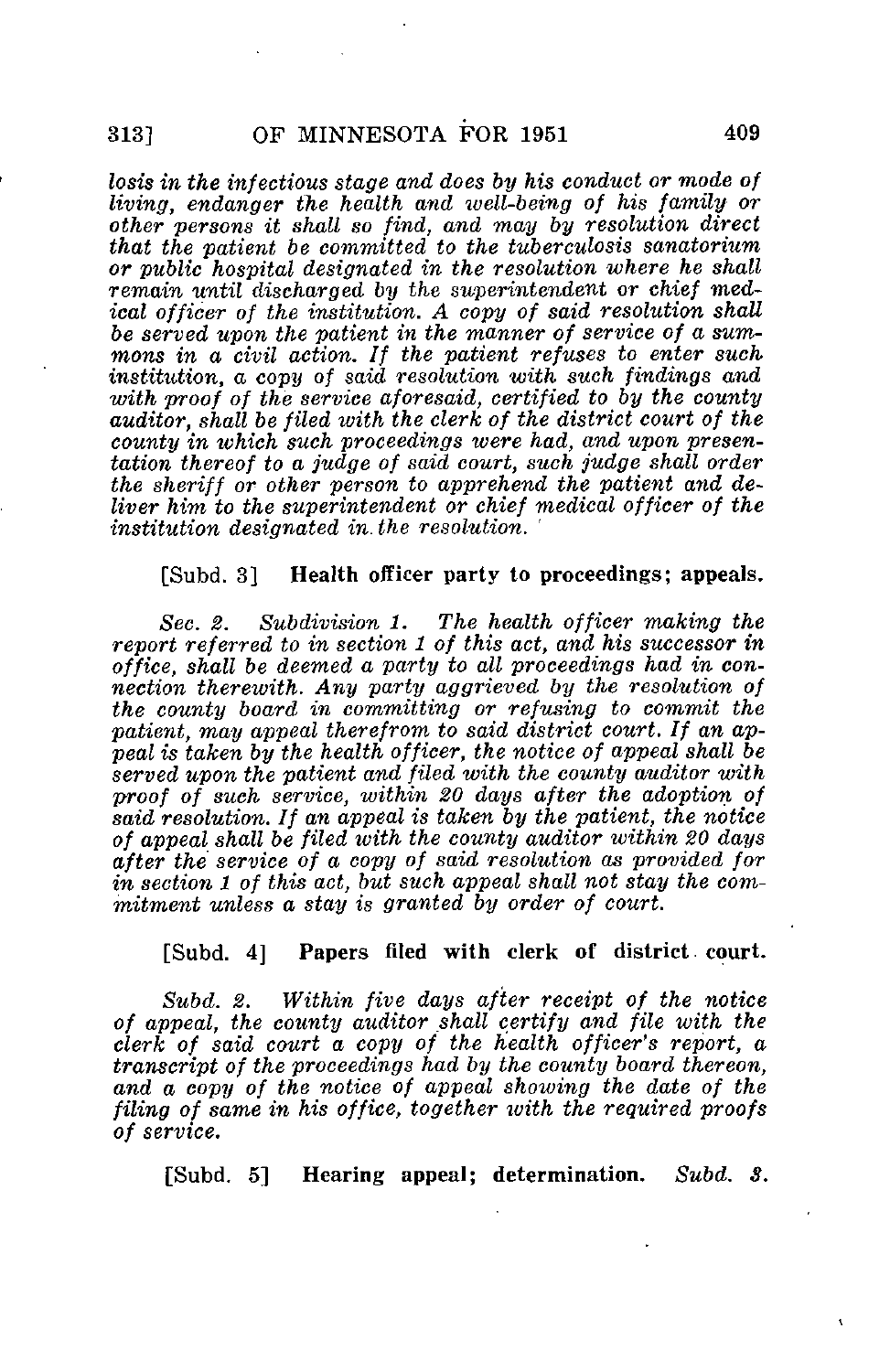Upon three days' notice to the adverse party the court shall set a date for hearing the appeal, which hearing may be had at any general or special term of court, or by the court in, chambers; and the court may, if it deems advisable, appoint three duly licensed doctors of medicine as a board to examine the patient to determine whether or not he is afflicted with tuberculosis in the infectious stage. The patient shall be entitled to have his physician present at the time of the examination. The board so appointed shall examine the patient at the time and place designated by the court and shall make a written report of its findings. If said findings are positive, at least one of such examiners shall appear at the hearing and give testimony. The court shall summarily hear and determine said appeal, and at the trial thereof all technicalities and matters of form not affecting substantial merits shall be disregarded.

[Subd. 6] Findings; commitment. Subd. 4. If the patient be found to be afflicted with tuberculosis in the infectious stage and the court shall find that the patient does by his conduct or mode of living, endanger the health and wellbeing of his family of [or] other persons, and finds and determines it to be for the best interests of the patient, his family or the public, the court shall issue to the sheriff a warrant,  $\dot{m}$ duplicate, committing the patient to the custody of the superintendent of the tuberculosis sanatorium, or public hospital named in its findings and determination, where the patient shall remain until discharged therefrom by said superintendent or chief medical officer when his discharge will not endanger the health of any other person, or by the court upon petition of the patient.

[Subd. 7] Health officer may petition for commitment. Sec. 3. Any health officer who has the information referred to in section 1, subdivision 2 of this act, may, in the first instance, file in the district court of the county in which the patient resides or is found a petition for commitment of the patient to a tuberculosis sanatorium or public hospital, setting forth the name and address of the patient and the reasons for the petition. Upon filing such petition proceedings shall be had thereon as provided for in section 2, subdivisions 3 and 4 of this act. In such cases reference in those subdivisions to "adverse party" shall be understood as referring to the patient, and reference to "appeal" as referring to the petition.

[Subd. 8] County attorney as attorney for health officer.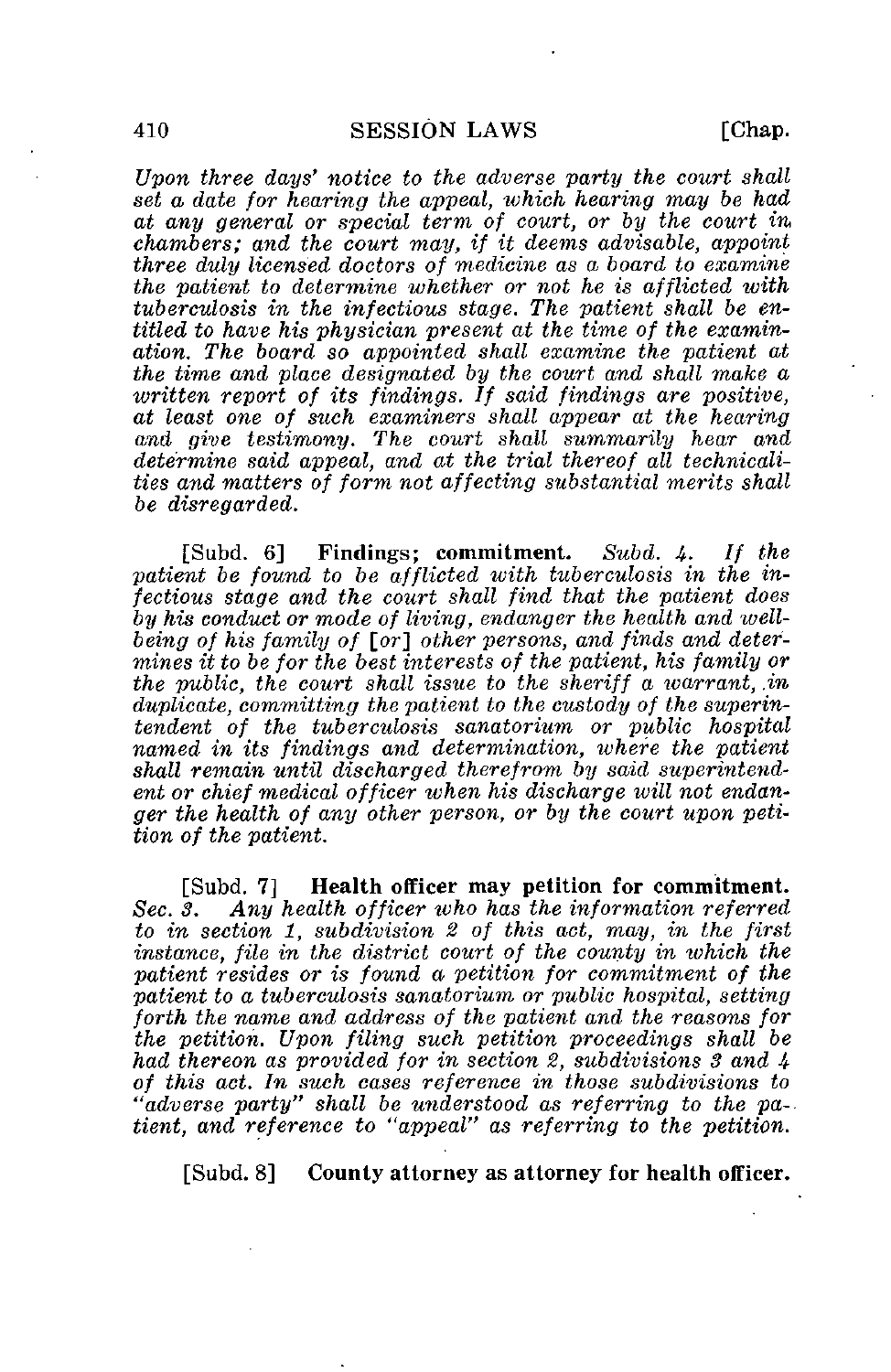Sec. 4. In all proceedings had under the provisions of sections 2 and 3 of this act, the county attorney shall be the attorney for the health officer.

[Subd. 9] Expenses and cost, payment. Sec. 5.  $Sub$ division 1. The expense of the proceedings had under the provisions of sections 1, 2 or 3 of this act, and the cost of the care, treatment and maintenance furnished to such committed person, is a charge against the county of his residence. If such person did not reside in any county continuously for one year next preceding his commitment under the provisions of said sections 1, 2 or 3, the cost of his care, treatment and maintenance shall be paid by the director of social welfare from funds appropriated 'for maintenance of county sanatoriums; and said director shall also pay out of said funds, as and for aid in the maintenance of each committed patient treated in any public sanatorium at the expense of any county and as aid for surgery to effect treatment of tuberculosis of a committed patient who is a non-resident of the county or group of counties maintaining the sanatorium,, the amounts authorized by provisions of Minnesota Statutes 1949, Section 376.31 and Section 376.33. Any question arising between counties as to the place of residence of a committed person shall be determined in accord with the provisions of Minnesota Statutes 1949, Section 376.18.

[Subd. 10] Liability of patient for expenses and cost.<br>Subd. 2. Any patient committed under the provisions of sec-Any patient committed under the provisions of sections 1, 2, or 3 of this act, who at the time of his commitment has financial ability to pay, or who prior to his discharge shall become financially able to pay, shall be liable for the cost of his care, treatment and maintenance to the county paying the same, or to the director of social welfare, as the case may be.

Sec. 6. Minnesota Statutes 1949, Section 144.424, Subdivision 8, is amended to read:

144.424 Subdivision 1. [Subd. 8] Any person entering any public sanatorium or hospital for tuberculous care and treatment under the provisions of any law of this state, shall observe all regulations of the sanatorium or hospital. When any person fails to obey such regulations, he may be placed and confined in quarters apart from the other patients. Any person admitted upon application to the state sanatorium or to any county sanatorium or hospital under the provisions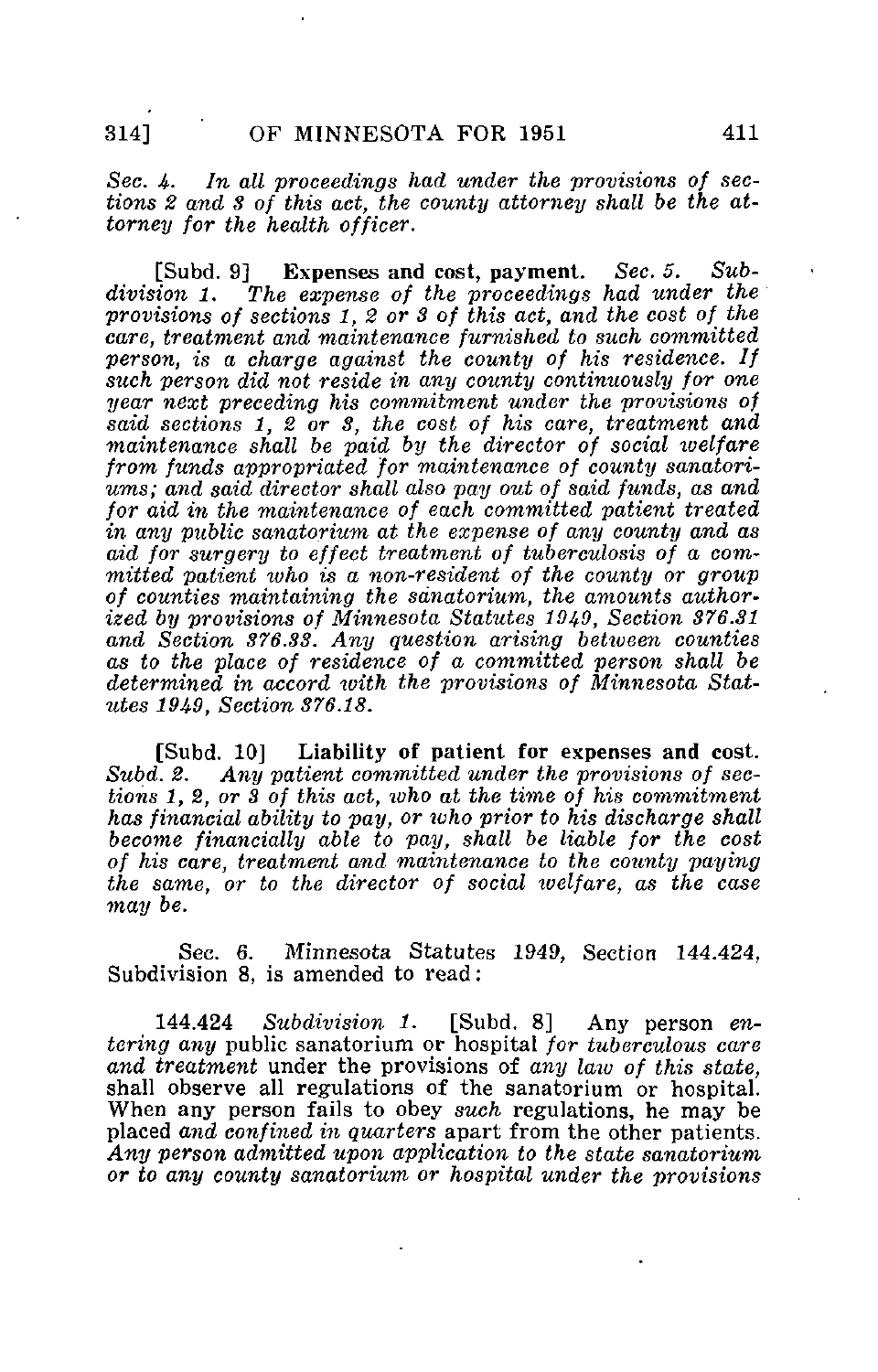of Minnesota Statutes 1949, Section 251,02 or Sections 376.33 and 376.34, who is afflicted with tuberculosis in the infectious stage, and who repeatedly violates such regulations or attempts or threatens to leave the institution without the consent of the superintendent or chief medical officer thereof, •may be restrained by reasonable force, if necessary, and thereupon, said superintendent or chief medical officer may institute proceedings to commit such person as a public health menace under the provisions of sections 1, 2 or 3 of this act. In such cases the said superintendent and the said chief medical officer shall have all the powers by this act .vested in health o'fficers.

Subd. 2 [Subd. 9] Any person who is confined to any sanatorium or hospital for tuberculous care and treatment, whether committed under the provisions of sections 1, 2 or 3 of this act, or entering the same voluntarily, and who is refused discharge upon written demand therefor to superintendent or chief medical officer thereof, may petition the district court of the county in which such institution is located for an order directing his release, and if it shall appear to the court after a trial on the merits that said patient is not afflicted with tuberculosis in the infectious stage and has progressed in the cure of the disease with which he is afflicted to a point where if he is released he will not endanger the health and well-being of his family or other persons, the court may direct his release. Such petition shall not be renewed oftener than once every six months.

 $Subd. 3.$  [Subd. 10] The county sanatorium commission or other governing body in charge of such sanatorium shall adopt regulations governing the conduct of patients in the institution under its control. Such regulations shall be approved by the director of social ivelfare and permanently posted in the main corridor on each floor of such institution, and a printed copy furnished to each patient. The director of social welfare shall adopt, and likewise promulgate, regulations governing the conduct of the patients at the state sanatorium. Wilful violation of any of such regulations and the act of leaving the institution without consent of the superintendent or officer in charge thereof, shall constitute the offense of. disorderly conduct, which offense shall be a misdemeanor.

Subd. 4.  $\Box$  [Subd. 11] If any person committed under the provisions of section 1, 2 or 3 of this act, commits any act